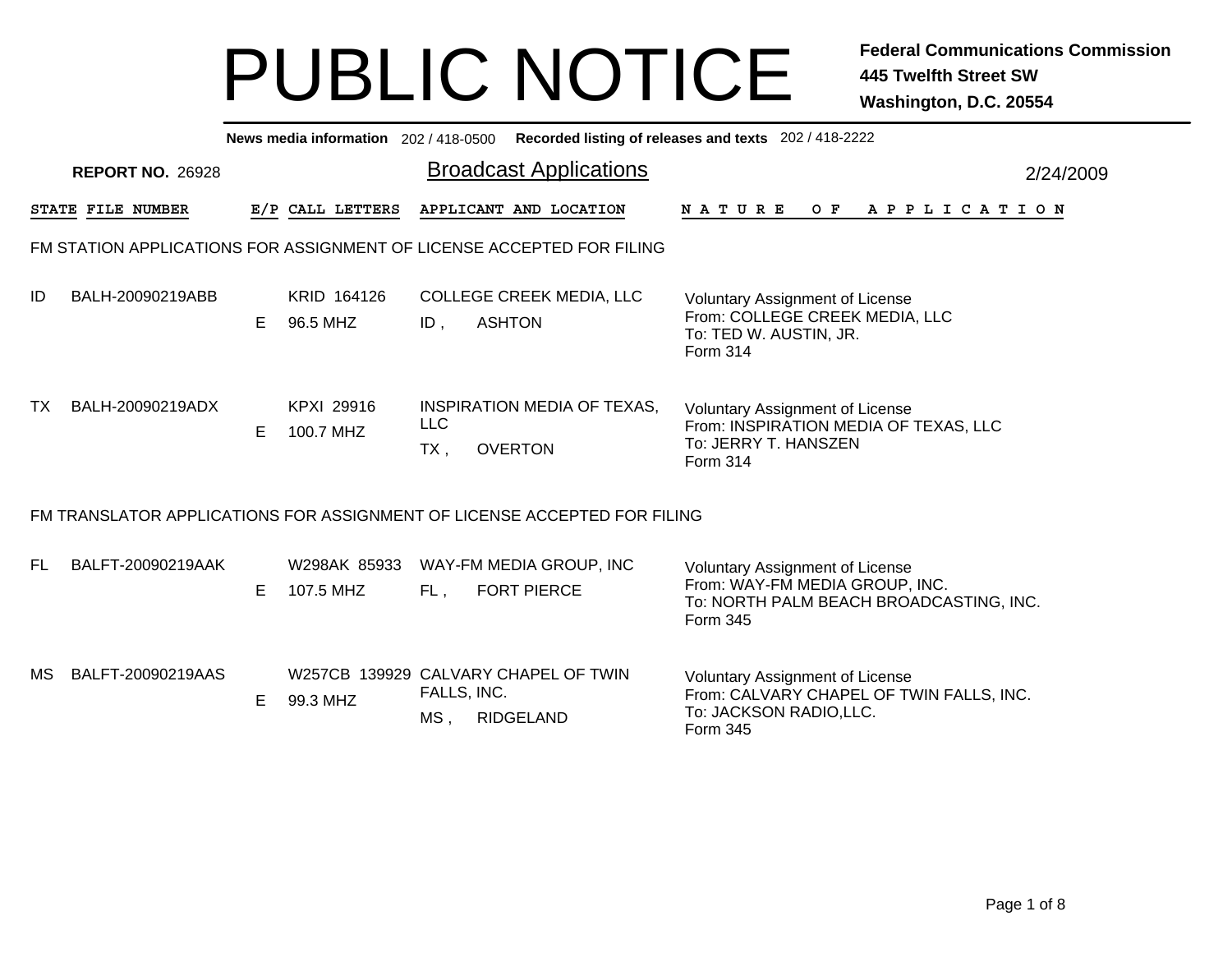|               | News media information 202 / 418-0500 Recorded listing of releases and texts 202 / 418-2222 |    |                                |        |                                                                                           |                                 |  |  |  |     |  |  |  |  |  |                       |  |  |
|---------------|---------------------------------------------------------------------------------------------|----|--------------------------------|--------|-------------------------------------------------------------------------------------------|---------------------------------|--|--|--|-----|--|--|--|--|--|-----------------------|--|--|
|               | <b>Broadcast Applications</b><br><b>REPORT NO. 26928</b><br>2/24/2009                       |    |                                |        |                                                                                           |                                 |  |  |  |     |  |  |  |  |  |                       |  |  |
|               | STATE FILE NUMBER                                                                           |    | E/P CALL LETTERS               |        | APPLICANT AND LOCATION                                                                    | <b>NATURE</b>                   |  |  |  | O F |  |  |  |  |  | A P P L I C A T I O N |  |  |
|               | FM AUXILIARY TRANSMITTING ANTENNA APPLICATIONS FOR AUXILIARY PERMIT ACCEPTED FOR FILING     |    |                                |        |                                                                                           |                                 |  |  |  |     |  |  |  |  |  |                       |  |  |
| ΤN            | BXPH-20090219AAB                                                                            | E. | <b>WTRZ 17759</b><br>107.3 MHZ | $TN$ , | PEG BROADCASTING, LLC<br><b>SPENCER</b>                                                   | CP for auxiliary purposes.      |  |  |  |     |  |  |  |  |  |                       |  |  |
| TN            | BXPH-20090219AAC                                                                            | E. | <b>WOWC 3337</b><br>105.3 MHZ  | TN,    | PEG BROADCASTING, LLC<br><b>MORRISON</b>                                                  | CP for auxiliary purposes.      |  |  |  |     |  |  |  |  |  |                       |  |  |
| IL            | BXPH-20090219ACT                                                                            | E. | <b>WLRW 58542</b><br>94.5 MHZ  | IL,    | SAGA COMMUNICATIONS OF<br>ILLINOIS, LLC<br><b>CHAMPAIGN</b>                               | CP for auxiliary purposes.      |  |  |  |     |  |  |  |  |  |                       |  |  |
|               |                                                                                             |    |                                |        | DIGITAL TRANSLATOR OR DIGITAL LPTV APPLICATIONS FOR DIGITAL FLASH CUT ACCEPTED FOR FILING |                                 |  |  |  |     |  |  |  |  |  |                       |  |  |
| <sub>CO</sub> | BDFCDTT-20090219ACA                                                                         | Е  | K28AD 52575<br>CHAN-28         | CO,    | PIKES PEAK TELEVISION, INC.<br><b>MONTROSE</b>                                            | Minor change of callsign K28AD. |  |  |  |     |  |  |  |  |  |                       |  |  |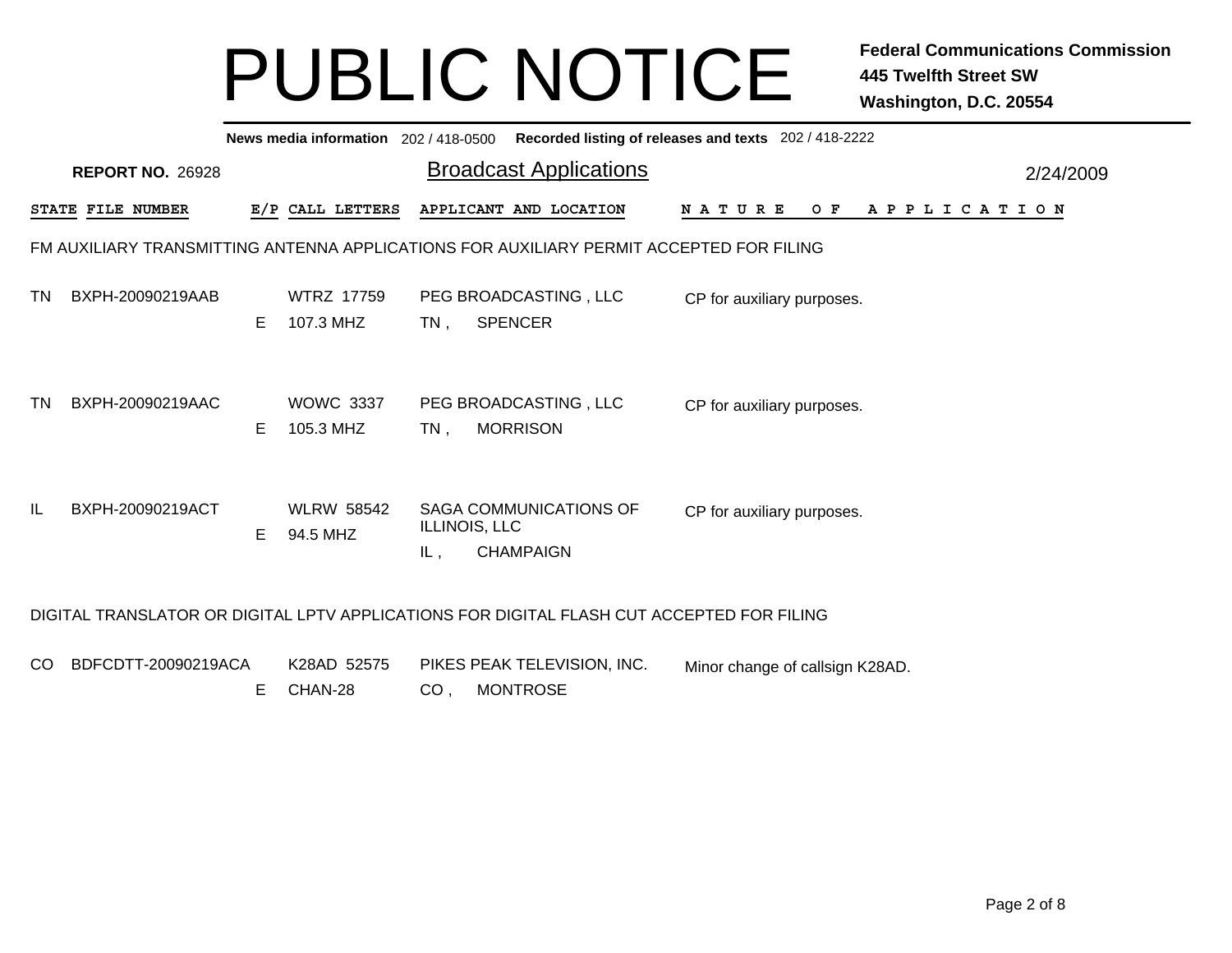|     | News media information 202/418-0500 Recorded listing of releases and texts 202/418-2222 |  |    |                                               |                    |                                                                                      |  |                |                                   |  |  |  |  |  |  |  |           |                                                              |
|-----|-----------------------------------------------------------------------------------------|--|----|-----------------------------------------------|--------------------|--------------------------------------------------------------------------------------|--|----------------|-----------------------------------|--|--|--|--|--|--|--|-----------|--------------------------------------------------------------|
|     | <b>REPORT NO. 26928</b>                                                                 |  |    |                                               |                    | <b>Broadcast Applications</b>                                                        |  |                |                                   |  |  |  |  |  |  |  | 2/24/2009 |                                                              |
|     | STATE FILE NUMBER                                                                       |  |    | E/P CALL LETTERS                              |                    | APPLICANT AND LOCATION                                                               |  |                | NATURE OF APPLICATION             |  |  |  |  |  |  |  |           |                                                              |
|     |                                                                                         |  |    |                                               |                    | DIGITAL TRANSLATOR OR DIGITAL LPTV APPLICATIONS FOR DISPLACEMENT ACCEPTED FOR FILING |  |                |                                   |  |  |  |  |  |  |  |           |                                                              |
| FL. | BDISDTL-20090219ADQ                                                                     |  | E. | WLMF-LP 51285 PAGING SYSTEMS, INC.<br>CHAN-51 | FL,                | <b>MIAMI</b>                                                                         |  |                | Minor change of callsign WLMF-LP. |  |  |  |  |  |  |  |           |                                                              |
|     |                                                                                         |  |    |                                               |                    | AM STATION APPLICATIONS FOR LICENSE TO COVER ACCEPTED FOR FILING                     |  |                |                                   |  |  |  |  |  |  |  |           |                                                              |
|     | WA BL-20090206AGD                                                                       |  | P  | KPTQ 53149<br>1280 KHZ                        | PARTNERSHIP<br>WA, | <b>CAPSTAR TX LIMITED</b><br><b>SPOKANE</b>                                          |  |                | License to cover.                 |  |  |  |  |  |  |  |           |                                                              |
|     |                                                                                         |  |    |                                               |                    | DIGITAL TV APPLICATIONS FOR LICENSE TO COVER ACCEPTED FOR FILING                     |  |                |                                   |  |  |  |  |  |  |  |           |                                                              |
|     | WY BLCDT-20081024AAR                                                                    |  | E. | KFNR-DT 21612 FIRST NATIONAL<br>CHAN-9        |                    | <b>BROADCASTING CORP.</b><br>WY, RAWLINS                                             |  | callsign KFNR. |                                   |  |  |  |  |  |  |  |           | License to cover construction permit no: BMPCDT-20080124ACR, |
|     |                                                                                         |  |    |                                               |                    | FM STATION APPLICATIONS FOR LICENSE TO COVER ACCEPTED FOR FILING                     |  |                |                                   |  |  |  |  |  |  |  |           |                                                              |
| NY. | BLED-20090219AAU                                                                        |  | E. | <b>WXLB 175085</b><br>91.7 MHZ                | NY,                | THE ST. LAWRENCE UNIVERSITY<br><b>BOONVILLE</b>                                      |  |                | License to cover.                 |  |  |  |  |  |  |  |           |                                                              |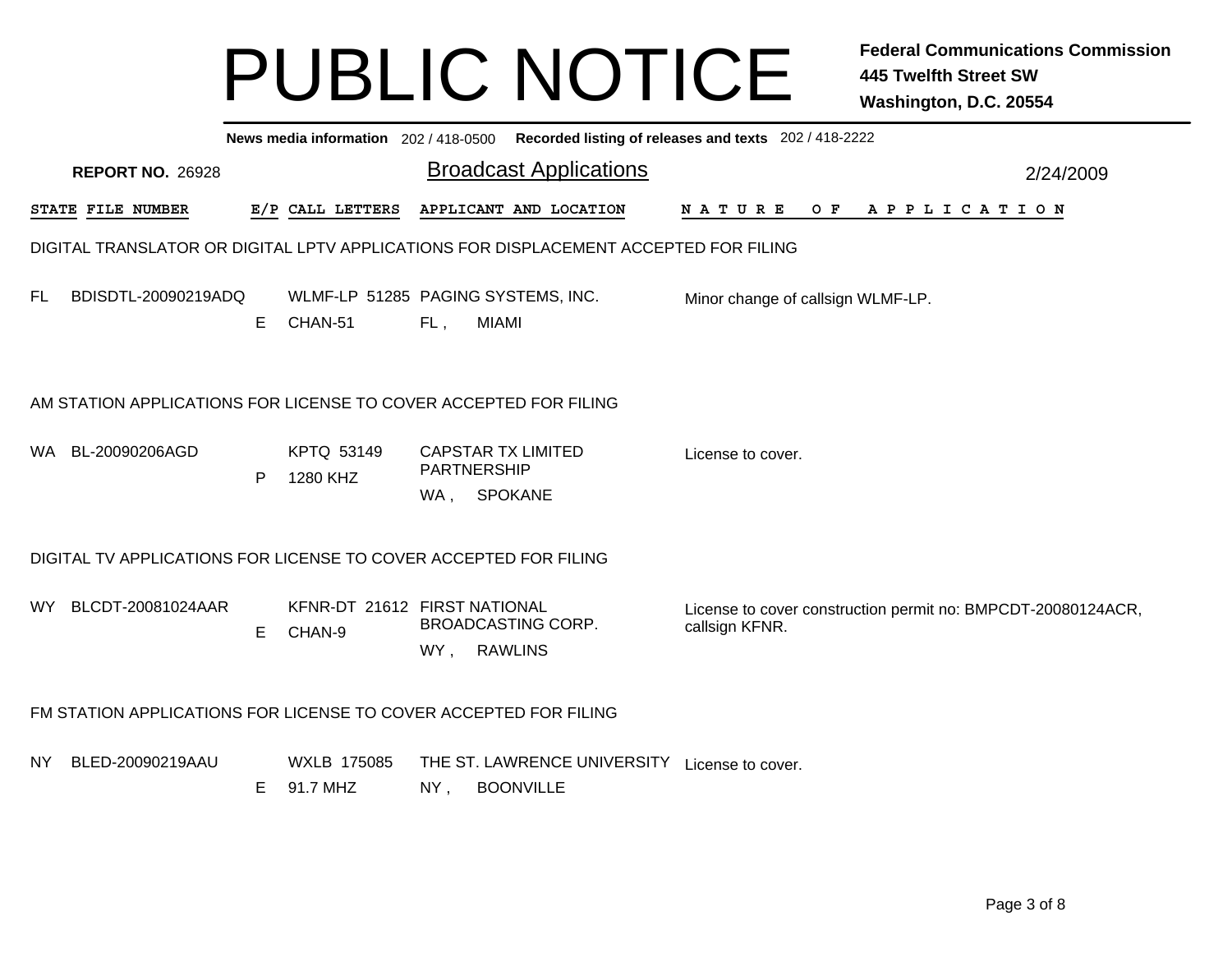|           | News media information 202 / 418-0500 Recorded listing of releases and texts 202 / 418-2222 |                               |                                              |                           |                                                                     |  |  |                                        |  |  |  |     |  |  |           |             |  |  |  |
|-----------|---------------------------------------------------------------------------------------------|-------------------------------|----------------------------------------------|---------------------------|---------------------------------------------------------------------|--|--|----------------------------------------|--|--|--|-----|--|--|-----------|-------------|--|--|--|
|           | <b>REPORT NO. 26928</b>                                                                     | <b>Broadcast Applications</b> |                                              |                           |                                                                     |  |  |                                        |  |  |  |     |  |  | 2/24/2009 |             |  |  |  |
|           | STATE FILE NUMBER                                                                           |                               | E/P CALL LETTERS                             |                           | APPLICANT AND LOCATION                                              |  |  | NATURE                                 |  |  |  | O F |  |  |           | APPLICATION |  |  |  |
|           | FM TRANSLATOR APPLICATIONS FOR LICENSE TO COVER ACCEPTED FOR FILING                         |                               |                                              |                           |                                                                     |  |  |                                        |  |  |  |     |  |  |           |             |  |  |  |
| CA.       | BLFT-20090219ABD                                                                            | Е                             | K209FF 93568<br>89.9 MHZ                     | <b>KWMR INC</b><br>$CA$ , | <b>BOLINAS</b>                                                      |  |  | License to cover.                      |  |  |  |     |  |  |           |             |  |  |  |
| <b>MN</b> | BLFT-20090219ADK                                                                            | Е                             | K273BH 140150 EDUCATIONAL MEDIA<br>102.5 MHZ | MN ,                      | <b>FOUNDATION</b><br><b>FRIDLEY</b>                                 |  |  | License to cover.                      |  |  |  |     |  |  |           |             |  |  |  |
|           | AM STATION APPLICATIONS FOR MINOR AMENDMENT TO A CONSTRUCTION PERMIT RECEIVED               |                               |                                              |                           |                                                                     |  |  |                                        |  |  |  |     |  |  |           |             |  |  |  |
| AZ.       | BP-20070529ACF                                                                              | Е                             | KCEE 13969<br>1030 KHZ                       | AZ,                       | SLONE BROADCASTING, LLC<br><b>CORTARO</b>                           |  |  | Engineering Amendment filed 02/19/2009 |  |  |  |     |  |  |           |             |  |  |  |
| AL        | BNP-20080602BQU                                                                             | Е                             | NEW 160733<br>1520 KHZ                       | AL,                       | <b>BRET D. HUGGINS</b><br><b>FULTONDALE</b>                         |  |  | Engineering Amendment filed 02/19/2009 |  |  |  |     |  |  |           |             |  |  |  |
| MN.       | BP-20080902ADB                                                                              | Е                             | <b>KGLB 31874</b><br>1310 KHZ                |                           | <b>NORTHERN LIGHTS</b><br><b>BROADCASTING, LLC</b><br>MN, ST. PETER |  |  | Engineering Amendment filed 02/19/2009 |  |  |  |     |  |  |           |             |  |  |  |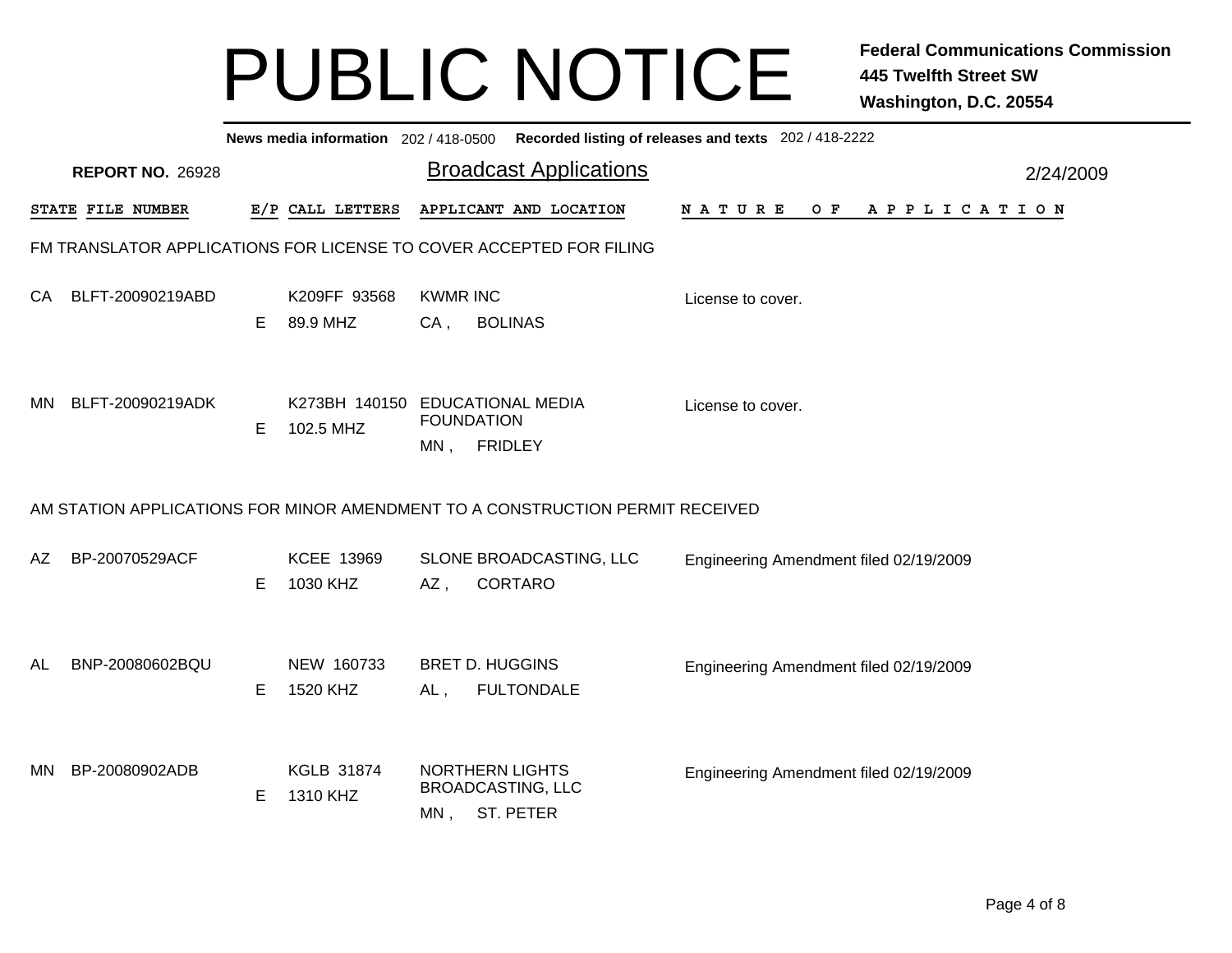|                                                                       | News media information 202 / 418-0500 Recorded listing of releases and texts 202 / 418-2222 |    |                                |        |                                                                                     |                                               |  |  |  |  |  |  |  |  |  |
|-----------------------------------------------------------------------|---------------------------------------------------------------------------------------------|----|--------------------------------|--------|-------------------------------------------------------------------------------------|-----------------------------------------------|--|--|--|--|--|--|--|--|--|
| <b>Broadcast Applications</b><br><b>REPORT NO. 26928</b><br>2/24/2009 |                                                                                             |    |                                |        |                                                                                     |                                               |  |  |  |  |  |  |  |  |  |
|                                                                       | STATE FILE NUMBER                                                                           |    | E/P CALL LETTERS               |        | APPLICANT AND LOCATION                                                              | N A T U R E<br>$O$ F<br>A P P L I C A T I O N |  |  |  |  |  |  |  |  |  |
|                                                                       |                                                                                             |    |                                |        | AM STATION APPLICATIONS FOR MINOR AMENDMENT TO A CONSTRUCTION PERMIT RECEIVED       |                                               |  |  |  |  |  |  |  |  |  |
| TN.                                                                   | BP-20081020AIO                                                                              | E. | <b>WNKX 27139</b><br>1570 KHZ  | $TN$ , | <b>GRACE BROADCASTING</b><br>SERVICES, INC.<br><b>CENTERVILLE</b>                   | Engineering Amendment filed 02/19/2009        |  |  |  |  |  |  |  |  |  |
|                                                                       | FM STATION APPLICATIONS FOR MINOR AMENDMENT TO A CONSTRUCTION PERMIT RECEIVED               |    |                                |        |                                                                                     |                                               |  |  |  |  |  |  |  |  |  |
| GA.                                                                   | BPED-20080730AIK                                                                            | E. | <b>WAYT 61193</b><br>88.1 MHZ  | GA,    | WAY-FM MEDIA GROUP, INC.<br><b>THOMASVILLE</b>                                      | Engineering Amendment filed 02/19/2009        |  |  |  |  |  |  |  |  |  |
| <b>TN</b>                                                             | BPH-20081020AIQ                                                                             | E  | <b>WFGZ 50126</b><br>94.5 MHZ  | $TN$ , | <b>GRACE BROADCASTING</b><br>SERVICES, INC.<br><b>LOBELVILLE</b>                    | Engineering Amendment filed 02/19/2009        |  |  |  |  |  |  |  |  |  |
|                                                                       |                                                                                             |    |                                |        | FM STATION APPLICATIONS FOR MINOR CHANGE TO A LICENSED FACILITY ACCEPTED FOR FILING |                                               |  |  |  |  |  |  |  |  |  |
| FL.                                                                   | BPH-20090219ADR                                                                             | Е  | <b>WOLL 32969</b><br>105.5 MHZ | FL,    | ALOHA STATION TRUST, LLC<br><b>HOBE SOUND</b>                                       | Minor change in licensed facilities.          |  |  |  |  |  |  |  |  |  |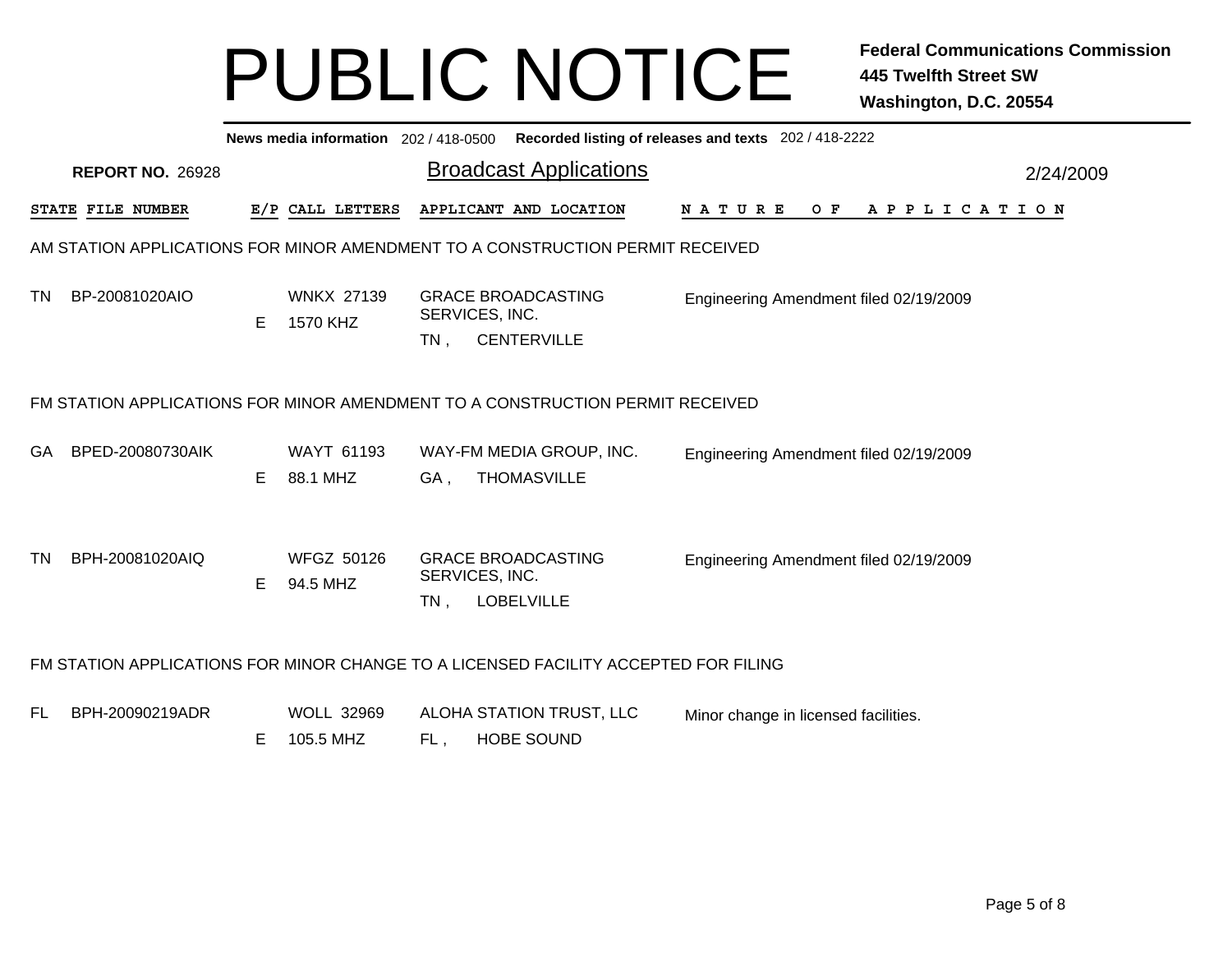|     | News media information 202 / 418-0500<br>Recorded listing of releases and texts 202 / 418-2222 |                         |   |                                            |                       |                                                                                             |                                                                       |  |  |  |       |  |  |  |                       |  |  |           |
|-----|------------------------------------------------------------------------------------------------|-------------------------|---|--------------------------------------------|-----------------------|---------------------------------------------------------------------------------------------|-----------------------------------------------------------------------|--|--|--|-------|--|--|--|-----------------------|--|--|-----------|
|     |                                                                                                | <b>REPORT NO. 26928</b> |   |                                            |                       | <b>Broadcast Applications</b>                                                               |                                                                       |  |  |  |       |  |  |  |                       |  |  | 2/24/2009 |
|     |                                                                                                | STATE FILE NUMBER       |   | E/P CALL LETTERS                           |                       | APPLICANT AND LOCATION                                                                      | N A T U R E                                                           |  |  |  | $O$ F |  |  |  | A P P L I C A T I O N |  |  |           |
|     |                                                                                                |                         |   |                                            |                       | FM TRANSLATOR APPLICATIONS FOR MINOR CHANGE TO A LICENSED FACILITY ACCEPTED FOR FILING      |                                                                       |  |  |  |       |  |  |  |                       |  |  |           |
| ID  |                                                                                                | BPFT-20090219AAA        | E | K267BG 87708<br>101.3 MHZ                  | $ID$ ,                | <b>MARIA E. JUAREZ</b><br><b>MOUNTAIN HOME</b>                                              | Minor change in licensed facilities, callsign K267BG.                 |  |  |  |       |  |  |  |                       |  |  |           |
| NΗ  |                                                                                                | BPFT-20090219AAR        | Е | 99.1 MHZ                                   | $NH$ ,                | W255BQ 140905 SAGA COMMUNICATIONS OF<br>NEW ENGLAND, INC.<br><b>CLAREMONT</b>               | Minor change in licensed facilities, callsign W255BQ.                 |  |  |  |       |  |  |  |                       |  |  |           |
| GA  |                                                                                                | BPFT-20090219AEL        | Е | 93.1 MHZ                                   | GA,                   | W228CA 138393 TUGART PROPERTIES, LLC<br><b>ELBERTON</b>                                     | Minor change in licensed facilities, callsign W228CA.                 |  |  |  |       |  |  |  |                       |  |  |           |
| KY. |                                                                                                | BPFT-20090219AEV        | Е | 99.3 MHZ                                   | INC.<br>KY,           | W257CO 153039 EDGEWATER BROADCASTING,<br><b>MURRAY</b>                                      | Minor change in licensed facilities, callsign W257CO.                 |  |  |  |       |  |  |  |                       |  |  |           |
|     |                                                                                                |                         |   |                                            |                       | DIGITAL TV APPLICATIONS FOR MINOR MODIFICATION TO A CONSTRUCTION PERMIT ACCEPTED FOR FILING |                                                                       |  |  |  |       |  |  |  |                       |  |  |           |
| AΖ  |                                                                                                | BMPCDT-20090219ABV      | Е | KYMA-DT 74449 YUMA BROADCASTING<br>CHAN-11 | <b>COMPANY</b><br>AZ, | <b>YUMA</b>                                                                                 | Modification of construction permit file number<br>BPCDT-20080618ABN. |  |  |  |       |  |  |  |                       |  |  |           |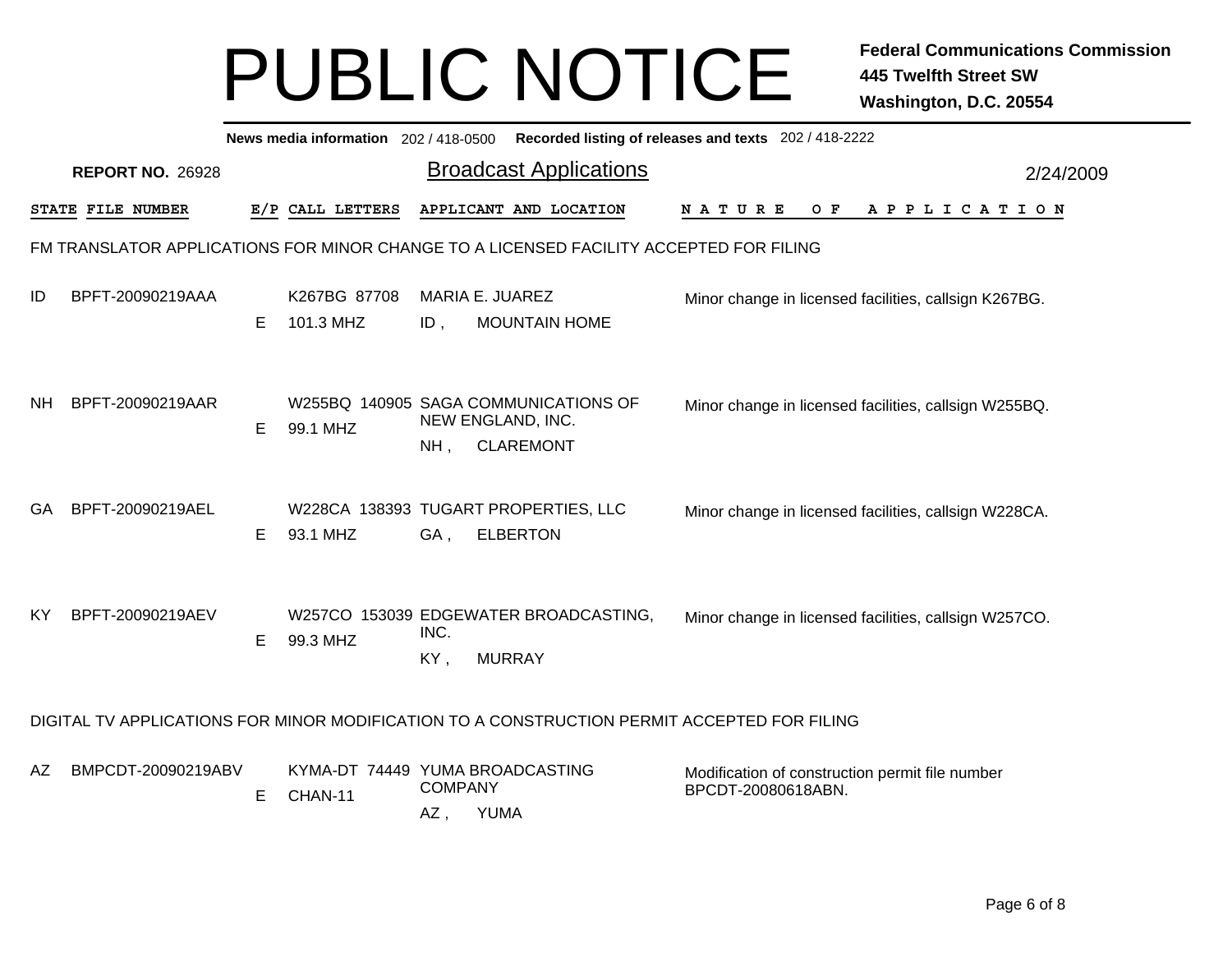|     | News media information 202 / 418-0500 Recorded listing of releases and texts 202 / 418-2222 |   |                               |                                                                                 |                                 |  |  |  |  |  |  |  |  |  |  |
|-----|---------------------------------------------------------------------------------------------|---|-------------------------------|---------------------------------------------------------------------------------|---------------------------------|--|--|--|--|--|--|--|--|--|--|
|     | <b>Broadcast Applications</b><br><b>REPORT NO. 26928</b><br>2/24/2009                       |   |                               |                                                                                 |                                 |  |  |  |  |  |  |  |  |  |  |
|     | STATE FILE NUMBER                                                                           |   | E/P CALL LETTERS              | APPLICANT AND LOCATION                                                          | <b>NATURE</b><br>OF APPLICATION |  |  |  |  |  |  |  |  |  |  |
|     | FM STATION APPLICATIONS FOR MINOR MODIFICATION TO A CONSTRUCTION PERMIT ACCEPTED FOR FILING |   |                               |                                                                                 |                                 |  |  |  |  |  |  |  |  |  |  |
| WY. | BMPH-20090218AEV                                                                            | E | <b>KGRK 88725</b><br>98.5 MHZ | <b>COCHISE BROADCASTING LLC</b><br><b>GLENROCK</b><br>WY,                       | Mod of CP to chg                |  |  |  |  |  |  |  |  |  |  |
| OH. | BMPH-20090219ACS                                                                            | E | <b>WEKV 61177</b><br>94.9 MHZ | <b>EDUCATIONAL MEDIA</b><br><b>FOUNDATION</b><br><b>SOUTH WEBSTER</b><br>OH.    | Mod of CP to chg                |  |  |  |  |  |  |  |  |  |  |
|     |                                                                                             |   |                               | FM TRANSLATOR APPLICATIONS FOR MODIFICATION OF LICENSE ACCEPTED FOR FILING      |                                 |  |  |  |  |  |  |  |  |  |  |
| MO. | BMLFT-20090219ABE                                                                           | E | K300BU 150142<br>107.9 MHZ    | <b>EDUCATIONAL MEDIA</b><br><b>FOUNDATION</b><br>MO, SIKESTON                   | License to modify.              |  |  |  |  |  |  |  |  |  |  |
| MN  | BMLFT-20090219ADY                                                                           | Е | K214DF 90816<br>90.7 MHZ      | <b>EDUCATIONAL MEDIA</b><br><b>FOUNDATION</b><br><b>GOLDEN VALLEY</b><br>$MN$ , | License to modify.              |  |  |  |  |  |  |  |  |  |  |